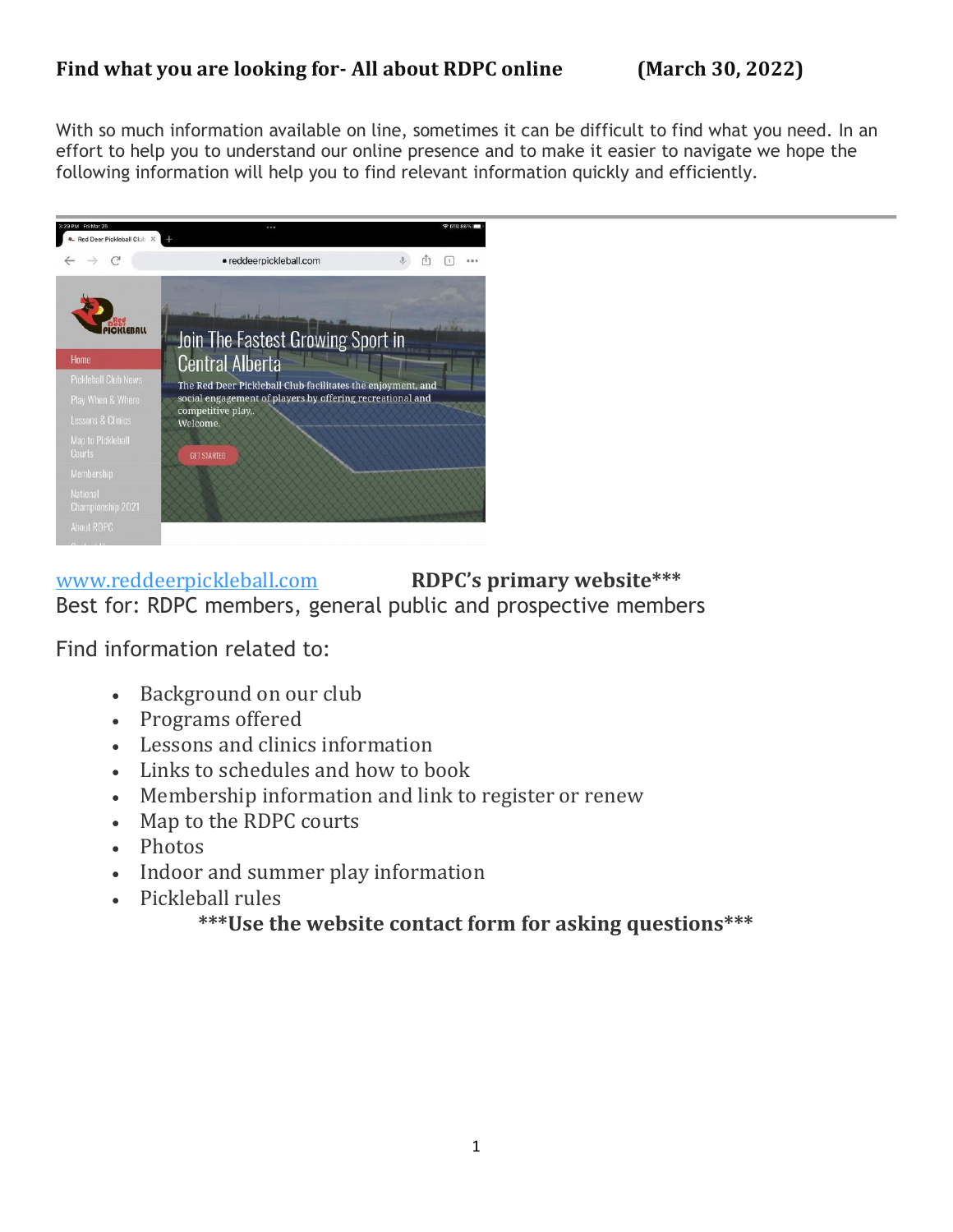| 3:30 PM Fri Mar 25<br>Red Deer Pickleball Club X |                                 |                          |                               | <b>李丽略</b>          |
|--------------------------------------------------|---------------------------------|--------------------------|-------------------------------|---------------------|
| $\rightarrow$ C                                  |                                 |                          | · secure.pickleballcanada.org |                     |
| LOGIN  <br><b>Column</b>                         | <b>JOIN-RENEW</b>               |                          |                               | EN FR               |
|                                                  |                                 |                          |                               |                     |
|                                                  |                                 |                          |                               |                     |
|                                                  |                                 |                          |                               |                     |
|                                                  |                                 |                          |                               |                     |
|                                                  | <b>Red Deer Pickleball Club</b> |                          |                               | Red Deer, Alberta Q |
| <b>CKLEBALL</b>                                  | JOIN-RENEW                      | <b>WEBSITE</b>           | <b>RDPC BOARD</b>             |                     |
|                                                  | LESSONS                         | <b>REGISTRATION HELP</b> | <b>RDPC COURTS</b>            |                     |
|                                                  | <b>PB RULES</b>                 |                          |                               |                     |
| <b>Contact Us</b>                                | Introduction                    |                          | Facebook News                 |                     |
| and the company of the company                   |                                 |                          |                               |                     |

[secure.pickleballcanada.org/club/red-deer-pickleball-club/1004/](https://secure.pickleballcanada.org/club/red-deer-pickleball-club/1004/) **RDPC's website hosted by Pickleball Canada\*\*\***

Best for: RDPC members and prospective members

Find information related to:

- Overview of fees
- New registration and member renewals link
- Link to the RDPC main website
- RDPC board list
- Lessons overview and link
- Link to the "Let's Play Pickleball "program
- Map to the RDPC courts
- PB Rules
- Photos
- Contact us email links
- Club News\*\* (major news posted here)
- Facebook link
- Merchandise and special events links (coming soon)
- Members Only section (coming soon)

**\*\* RDPC members receive club news via this account as long as you opt in to receive emails upon registration\*\***